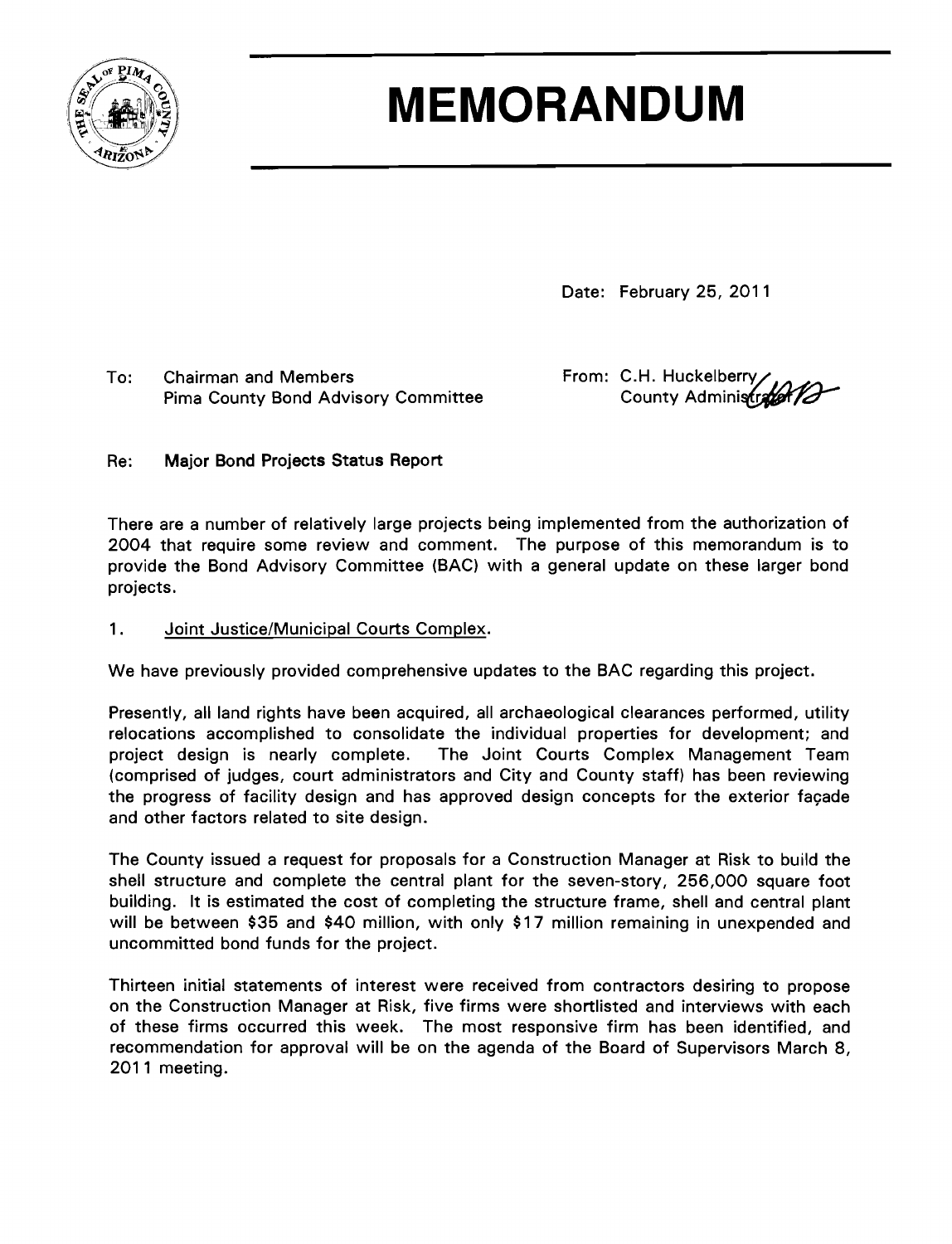Chairman and Members, Pima County BAC Re: Major Bond Projects Status Report February 25, 2011 Page 2

The primary question to be answered is how to construct the structural frame and exterior and the central plant with the probable funding gap of between \$18 and \$23 million. An option being explored is the issuance of short-term debt: debt structured such that any unpaid balance can be refunded if and when a future bond authorization is approved by the voters. The risk is that such an authorization may not occur in the near future.

Both the City of Tucson and the County would be obligated to pay their proportionate share for the construction of the structure. A risk analysis will be undertaken prior to proceeding, and appropriate consultations and agreements between the City and County regarding potential repayment will be necessary before proceeding with any contract to construct the building shell and central plant. The best case scenario is that a near-term future bond issue would authorize completion of the building, and the short-term debt could be repaid. The worst case option is the City and County would be required to pay off the incremental shell debt in proportion to their use.

#### 2. Pima County Wireless Integrated Network (PCWIN).

The public safety interoperable communications system has been a complex project to implement made more complex by the interagency and inter-jurisdictional coordination necessary for implementation. The contract to purchase all of the equipment from the low bidder, Motorola, has been entered into. The County is presently constructing and improving a number of tower sites throughout Pima County to facilitate interoperable communications. In total, 26 tower sites will be constructed and developed, a number of which are now under active construction and development. Bidding for the construction improvements for the public safety emergency operations center on  $22<sup>nd</sup>$  Street will occur in the very near future.

A number of obstacles regarding tower site location and development are being overcome. The Tumamoc Hill site was recently approved by The University of Arizona. The Confidence Peak site within the Ironwood Forest National Monument is now moving toward approval by the Bureau of Land Management after a long hiatus. Unfortunately, the helicopter crash that claimed the life of a Sheriff's pilot directly was related to an alternatives analysis associated with an Ironwood Forest National Monument site. The program is now moving toward developing operational agreements among the various jurisdictions and agencies that will participate jointly in the long-term operation of the interoperable public safety communication system.

### 3. Psychiatric Hospital Expansion and Crisis Response Center.

This project is nearing construction completion and should be open for the provision of psychiatric services and behavioral health crisis response by the end of Summer 2011. A